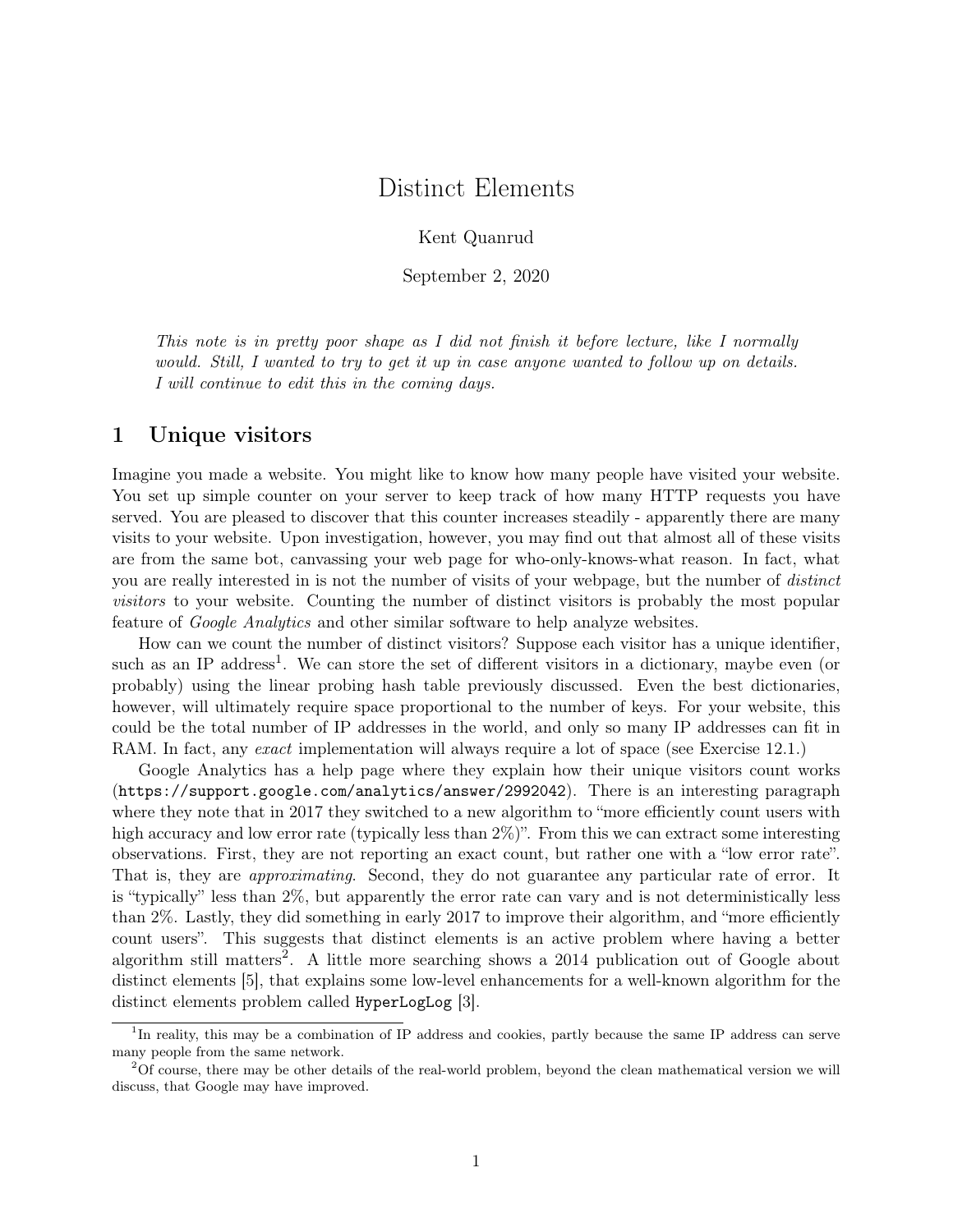There are many natural applications for distinct elements besides internet-scale streaming. In databases, quick estimates of the number of distinct elements are used to optimize complex queries [\[1\]](#page-0-0). In general, having a crude estimate of the number of distinct elements can be useful in deciding what kind of data structure or algorithmic strategy to pursue when processing these elements. If the count is very small, then maybe an asymptotically poor approach with very good constants is actually faster. If the count is very large, then asymptotics kick in and one should go for the asymptotically optimal algorithms, even if the implementation is clumsy and the constants are bigger.

We briefly review the streaming model. We have elements coming in one at a time from a stream, from the set of integers  $[n] = \{1, \ldots, n\}$ . Let m denote the total number of elements in the stream. Items may be repeat. Our goal is to compute the *distinct* number of items in the stream. We will generally use  $k$  to denote the distinct number of items.

We mention in passing that the number of distinct elements can be interpretted as the  $L_0$ -norm of the frequency vector. Recall that the frequency vector is the vector with one coordinate per item counting the frequency of that item. Other norms, such as  $L_2$  and  $L_p$ , and other quantities such as entropy, are helpful for understanding the "shape" of the data. We refer the reader to [\[2\]](#page-0-0) for more on  $L_p$ -frequency estimation. Algorithms for these problems have found further use as extremely efficient data structures inside fast approximation algorithms, particularly for accelerating primitives from linear algebra.

# 2 Where to start

Where do we start in designing an efficient approximation algorithm for the distinct elements problem? The reader might guess based on previous discussions that hashing will be useful. Indeed, we will be using hashing. Let us take as a starting point the **count-min** data structure for the heavy hitters problem. One thing to point out about count-min is that some internal state changes with every element that is processed. On a given item e, count-min hashes e several times and increase a number of counters. Consider now the distinct elements problem. In this setting, the same item  $e$ can reappear again and again and again. The number of distinct elements does not change. Meanwhile, any algorithm similiar to count-min is always updating its state. While this mistmatch is not a formal proof that a count-min type of approach cannot work, the author suggests that it is a bad sign. One would prefer an approach that is totally impervious to repeating elements.

As a first hint towards a new approach, suppose the reader was given access to ideal hash functions  $h : [n] \to [0, 1]$ . That is, for each item e, we independently sample a unique continuous  $h(e) \in [0, 1]$ . (Later, after developing the main algorithmic ideas, we will return to this assumption on h and replace it with a more realistic alternative.) Does an ideal and continuous function such as h inspire any ideas?

As a second hint, suppose the reader was presented with the following statistical facts. How might the following lemma be employed in the service of estimating the number of distinct elements?

<span id="page-1-0"></span>**Lemma 1.** Let  $Y_1, \ldots, Y_k \in [0,1]$  be independent and distributed uniformly at random. Let  $X =$  $\min\{Y_1, \ldots, Y_k\}.$ 

1. 
$$
E[X] = \frac{1}{k+1}
$$
.  
2.  $E[X^2] = \frac{2}{(k+1)(k+2)}$ .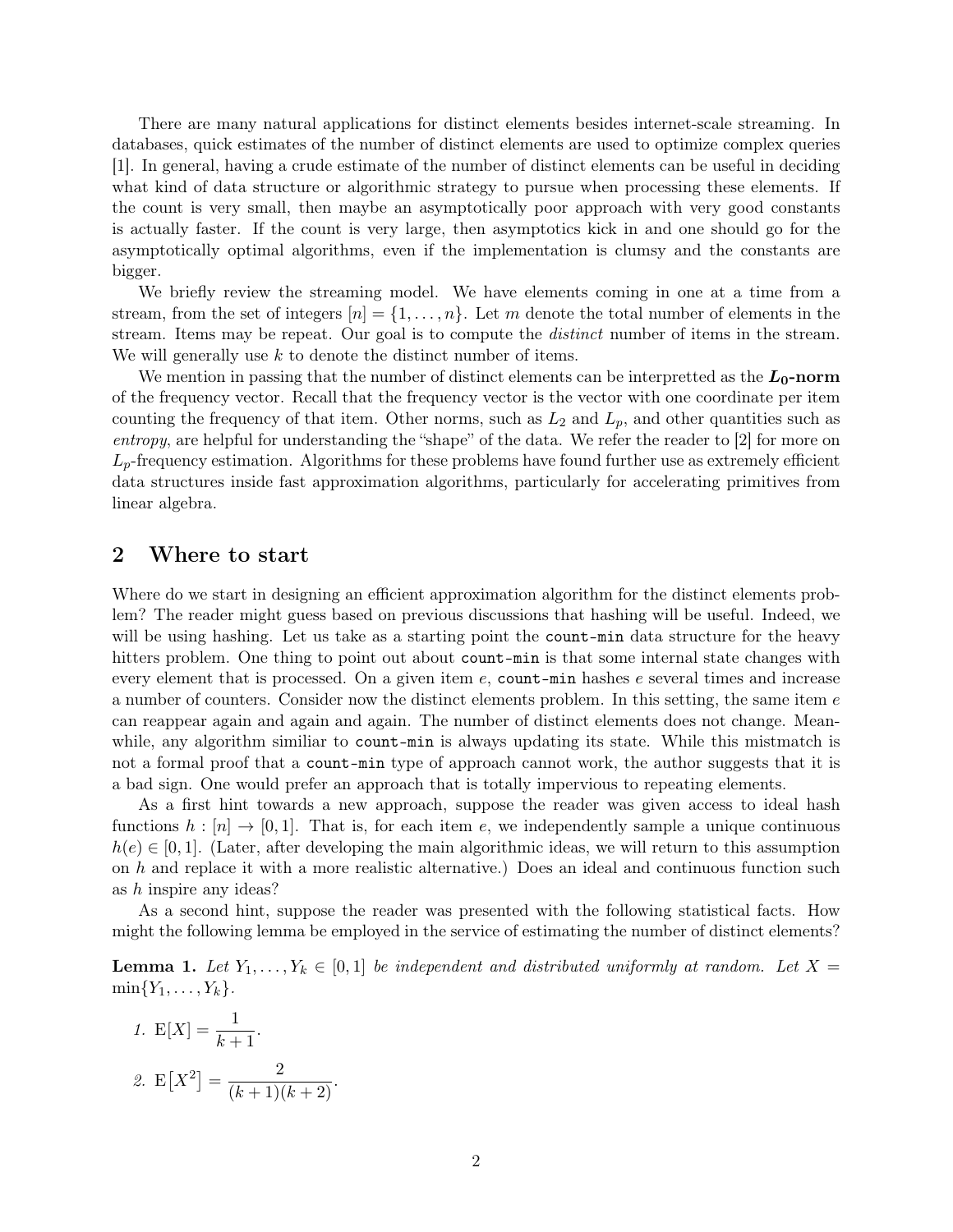# 3 An interlude on continuous random variables

We stated [Lemma 1](#page-1-0) before properly introducing continuous random variables. As with discrete random variables, we assume the reader has had some familiarity with continuous random variables. Here we briefly review the basic notions, which should confirm the reader's common sense.<sup>[3](#page-0-0)</sup>

Consider a uniformly random variable  $X \in [0, 1]$ . That is, X has "equal probability" of being any particular value in  $[0, 1]$ . Now, the "probabilities" associated with X are a little less straight forward then with finite and discrete random variables, but the reader will likely find it to still be totally natural.

For any fixed  $\alpha \in [0, 1]$ , say  $\alpha = .51691$ , the probability that X is exactly  $\alpha$  is 0. The fact that a continuous random variable has "zero probability" at every point may seem odd but it is not a paradox. It is completely analogous to a line segment having no area in two dimensions, or a plane having no volume in three dimensions. For a continuous random variable such as  $X$ , the probability at a point is the wrong question to ask. Instead, let consider any two fixed values  $a, b \in [0, 1]$  with  $0 \leq a \leq b \leq 1$ . Then we have

$$
P[a \le X \le b] = b - a.
$$

This is totally intuitive. We note that from the formal perspective of *measure theory*, understanding the probability of X lying in any particular (open or closed) interval suffices to define X. (See, e.g, [\[4\]](#page-0-0).)

Any continuous random variable  $X \in \mathbb{R}$  we consider will implicitly be equipped with a **density function**  $f : \mathbb{R} \to [0, 1]$ . Then the probability of X lying in an interval [a, b] is given by

$$
P[a \le X \le b] = \int_a^b f(t) dt.
$$

We are implicitly assuming that  $f$  is integrable. The expected value of a continuous random variable  $X \in \mathbb{R}$  with density function  $f(t)$  is given by the following.

$$
E[X] = \int_{-\infty}^{\infty} tf(t) dt.
$$

This is the continuous analogue of the definition of expected value for discrete random variables, with the (discrete) sum replaced by a (continuous) integral. $4$ 

We note that Markov's inequality applies to continuous random variables as well. The argument is the same.

**Lemma 2.** Let  $X \geq 0$  be a nonnegative random variable (discrete or continuous). Then for any  $\alpha \geq 1$ ,

$$
\mathbb{P}[X \ge \alpha \mathbb{E}[X]] \le \frac{1}{\alpha}.
$$

<sup>&</sup>lt;sup>3</sup>The basic definitions and axioms of probability theory are natural and confirmed by every day experience. The challenge is in sticking to these simple rules when there are many moving parts and the conclusions are nonintuitive.

<sup>&</sup>lt;sup>4</sup>In measure theory, discrete and continuous random variables are unified under the notion of *measurable* random variables. For finite variables, the summation over its values is interpreted as an integral over an appropriate discrete topology. See [\[4\]](#page-0-0).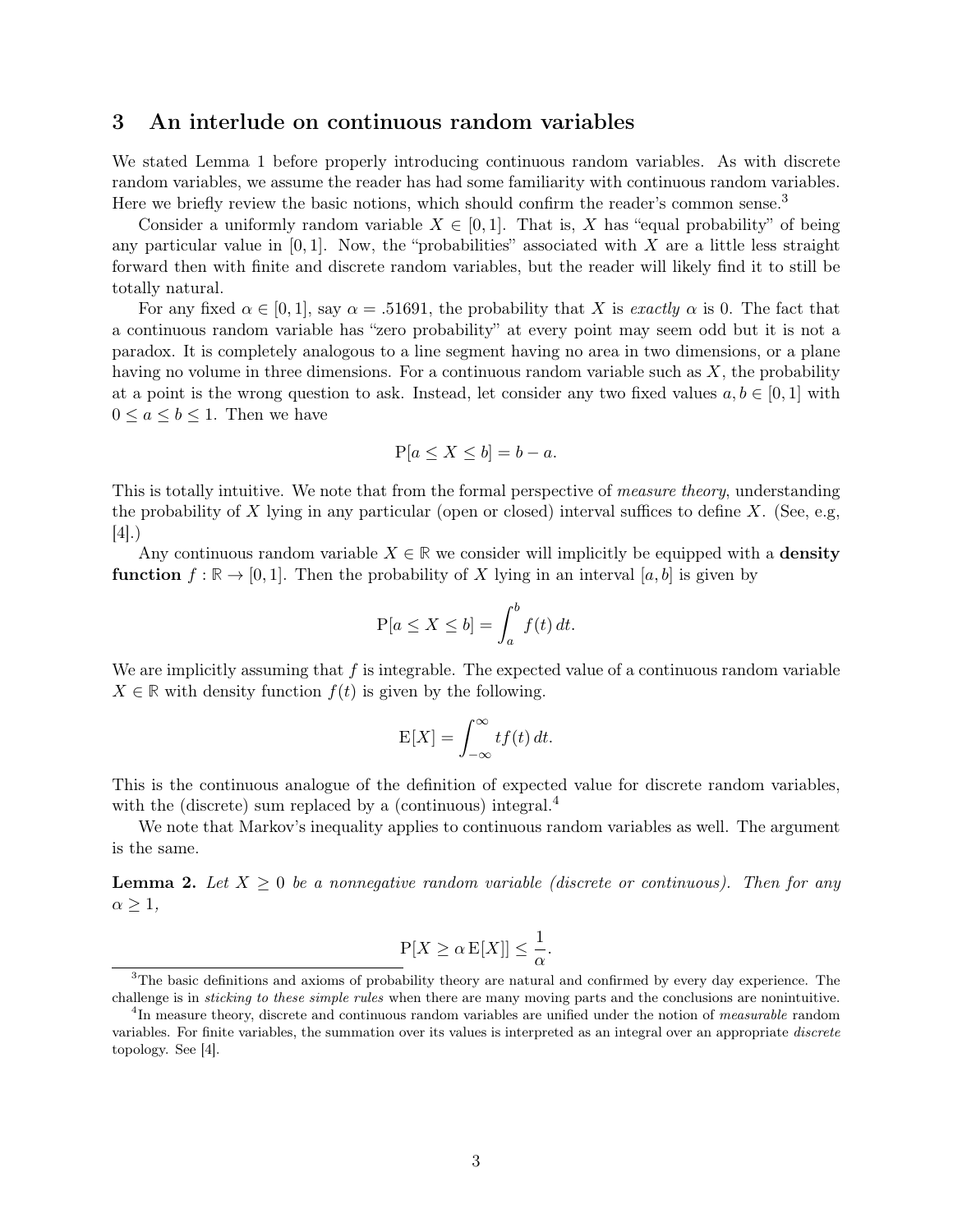# 4 Back to distinct elements

Let us return to our discussion on developing an (idealized) algorithm for counting the distinct elements. The reader was presented with the following statistical facts about the minimum of independent uniform continuous random variable. How can one employ the following statistical facts algorithmically?

**Lemma 1.** Let  $Y_1, \ldots, Y_k \in [0,1]$  be independent and distributed uniformly at random. Let  $X =$  $\min\{Y_1, \ldots, Y_k\}.$ 

1.  $E[X] = \frac{1}{k+1}$ .

2. 
$$
E[X^2] = \frac{2}{(k+1)(k+2)}
$$
.

One can use the idealized, continuous hash function  $h : [m] \to [0,1]$  to assign to each distinct element an indpendent and uniformly sampled value in [0, 1]. Consider the minimum hash value seen in the stream. The set of hash values seen, over  $k$  distinct elements, is precisely a set of  $k$ independent [0, 1]-random variables. We start with three basic observations.

- 1. The minimum hash does not change in the face of duplicate elements. It is strictly a function of the set of distinct elements that have appeared in the stream.
- 2. We only have to keep track of one number, which is space friendly.
- 3. By part 1 of [Lemma 1,](#page-1-0) there is an explicit connection between the number of distinct elements.

Consider the third observation. If there are  $k$  distinct elements, which generate  $k$  uniformly random numbers  $Y_1, \ldots, Y_k \in [0, 1]$ , then the minimum,  $X = \min\{Y_1, \ldots, Y_k\}$ , has expected value

$$
\mathcal{E}[X] = \frac{1}{k+1},
$$

per [Lemma 1.](#page-1-0) This suggests using  $(1/X) - 1$  as an estimator for k. However, we have not shown that  $E[(1/X) - 1]$  equals k, nor are we going to. Instead, our analysis is based on showing that X is close enough to  $1/(k+1)$  to guarantee that  $(1/X) - 1$  is closed to k.

**Lemma 3.** Let  $\epsilon > 0$  be sufficiently small. If  $\frac{1-\epsilon}{k+1} \leq X \leq \frac{1+\epsilon}{k+1}$  $\frac{1}{k+1}$ , then  $(1-3\epsilon)k \leq \frac{1}{N}$  $\frac{1}{X} - 1 \leq (1 + 3\epsilon)k.$ 

Proof. We have the following equivalent inequalities.

$$
\frac{1-\epsilon}{k+1} \le X \le \frac{1+\epsilon}{k+1}.
$$

$$
\frac{k+1}{1+\epsilon} \le \frac{1}{X} \le \frac{k+1}{1-\epsilon}
$$

$$
\frac{k-\epsilon}{1+\epsilon} \le \frac{1}{X} - 1 \le \frac{k+\epsilon}{1-\epsilon}.
$$

In the last equation, we observe that the LHS is  $\geq (1-3\epsilon)k$  and the RHS is  $\leq (1+3\epsilon)k$  for  $k \geq 1$ .

■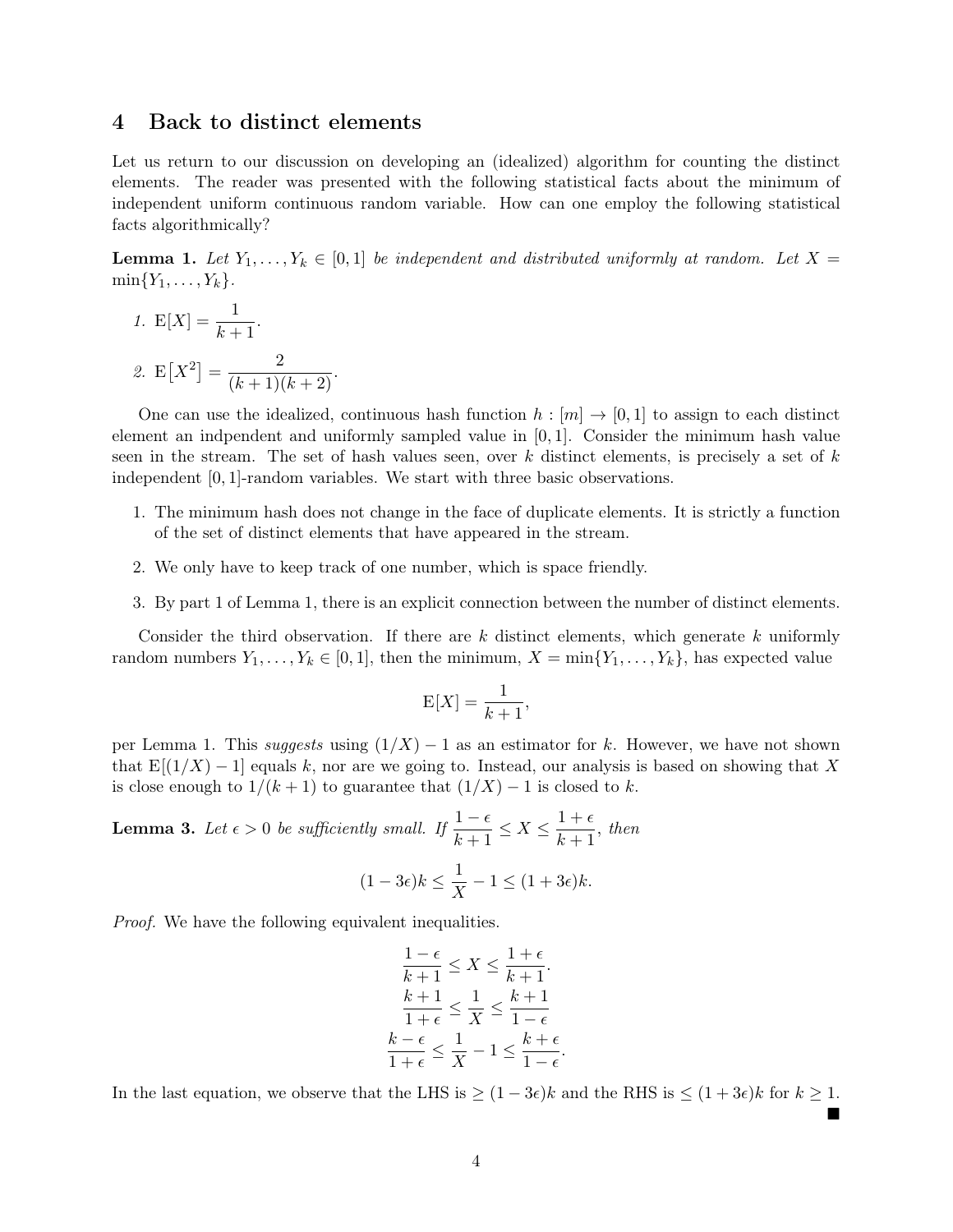Recall that  $E[X] = 1/(k+1)$ . If one could show that

$$
|X - \mathbf{E}[X]| \le \frac{\epsilon}{k+1}
$$

with high probability, then  $1/X - 1$  would give an accurate estimate from k with high probability. Unfortunately,  $\epsilon/(k + 1)$  is a very small margin of error. For example, suppose we tried Markov's inequality. Markov's inequality implies that

$$
P\left[|X - E[X]| \ge \frac{\epsilon}{k+1}\right] \le \left(\frac{k+1}{\epsilon}\right)E[|X - E[X]|].
$$

The RHS is challenging for two reasons. First, there is a potentially large  $(k+1)/\epsilon$  factor that means  $E[|X - E[X]|]$  needs to be much smaller then  $\epsilon/(k+1)$  to obtain interesting probabilities. The second issue is that the absolute value is hard to analyze. Consider instead the following attempt that at least addresses the second issue by squaring both sides. We have

$$
P\left[|X - E[X]| \ge \frac{\epsilon}{k+1}\right] \stackrel{\text{(a)}}{=} P\left[(X - E[X])^2 \ge \frac{\epsilon^2}{(k+1)^2}\right] \stackrel{\text{(b)}}{=} \frac{E\left[(X - E[X])^2\right]}{\epsilon^2/(k+1)^2}.
$$

We square both sides in step (a) because analyzing  $(X - E[X])^2$  is easier than analyzing the absolute value. (b) is by Markovs inequality. It remains to analyze the numerator. We have

<span id="page-4-0"></span>
$$
\mathcal{E}\left[\left(X - \mathcal{E}[X]\right)^2\right] \stackrel{\text{(c)}}{=} \mathcal{E}\left[X^2\right] - 2\mathcal{E}[X\mathcal{E}[X]] + \mathcal{E}\left[\mathcal{E}[X]^2\right] = \mathcal{E}\left[X^2\right] - \mathcal{E}[X]^2 \tag{1}
$$

where (c) applies linearity of expectation. By our given statistics on the minimum of  $k$  uniform random variables, we have

$$
E[X2] - E[X]2 = \frac{2}{(k+1)(k+2)} - \frac{1}{(k+1)^{2}} = \frac{k}{(k+1)^{2}(k+2)}.
$$

Plugging back in, we have

$$
P\left[|X - E[X]| \ge \frac{\epsilon}{k+1}\right] \le \frac{E\left[(X - E[X])^2\right]}{\epsilon^2/(k+1)^2} = \frac{k}{\epsilon^2(k+2)}.
$$

Alas,  $\frac{k}{\epsilon^2(k+2)}$  is bigger than 1 for any interesting  $\epsilon$  and k, so the bound we obtained is not very useful.

# 5 Variance and Chebyshev's inequality

While our attempt above may not have totally worked out, it used some interesting tools that are worth pointing out.

The **variance** of a random variable X, sometimes denoted  $\text{Var}[X]$ , is the quantity

$$
Var[X] = E\left[ (X - E[X])^2 \right]
$$

We always have the identity,

$$
Var[X] = E[X^2] - E[X]^2,
$$

which appears in  $(1)$ .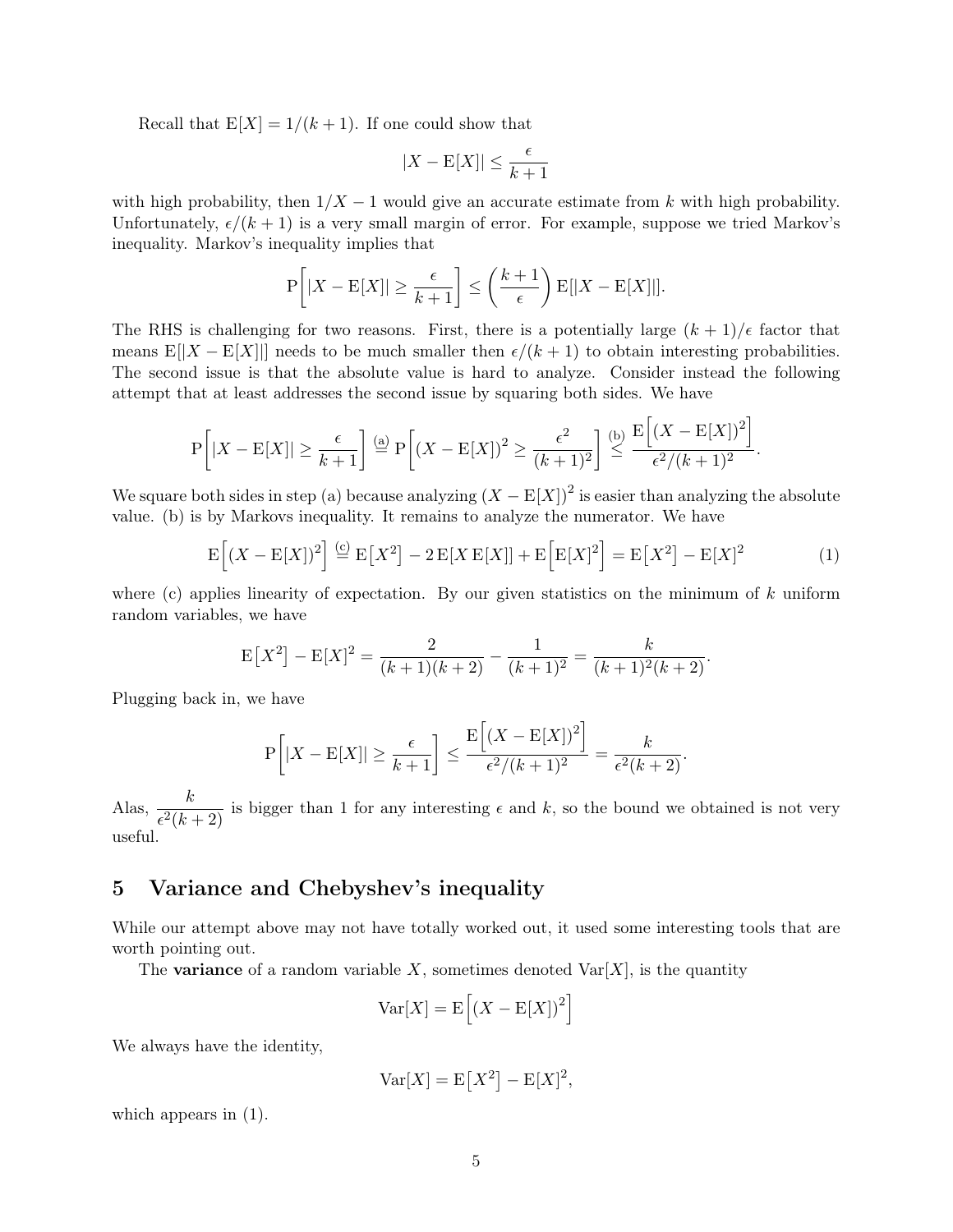**Lemma 4** (Chebyshev's inequality). Let  $X \in \mathbb{R}$  be a random variable. For any  $\alpha > 0$ ,

$$
P[|X - E[X]| \ge \alpha] \le \frac{\text{Var}[X]}{\alpha^2}
$$

.

In the above analysis, we implicitly proved and then applied Chebyshev's inequality for  $\alpha =$  $\epsilon/(k+1)$ . (The proof, to recap, is to square both sides and then apply Markov's inequality.) Chebyhsev's inequality, combined with our analysis of the variance of  $X$ , gave us

$$
P\left[|X - E[X]| \ge \frac{\epsilon}{k+1}\right] \le \left(\frac{k+1}{\epsilon}\right)^2 Var[X] = \frac{k}{\epsilon^2(k+2)}.
$$

Our attempt to analyze  $X = \min\{Y_1, \ldots, Y_k\}$  above fell short because  $\text{Var}[X]$  was too large.

# 6 Amplification

How do we reduce the variance of a randomized experiment? This question extends far beyond distinct elements. In our own lives, every day is a randomized experiment. Some days are encouraging, and other days are more discouraging. Certainly we don't want to judge our life on the most recent day, or we would drive ourselves nuts! In this case, we might remind ourselves to take a step back, and take a *longer view over a greater time period* by taking the *average* of many days, to come to a more reliable assessment.

Averaging is precisely the technique that we will use to reduce the variance. The following lemma states that the variance of the average of n independent variables is  $(1/n)$ th their average variance. The key point is that *averaging reduces variance*. If we want to reduce the variance of an experiment by a factor of 10, simply repeat the experiment (independently) 10 times, and take the average!

**Lemma 5.** Let  $X_1, \ldots, X_\ell$  be  $\ell$  independent and identically distributed random variables. Let

$$
\overline{X} = \frac{1}{\ell} \sum_{i=1}^{\ell} X_i
$$

be the average of the  $X_i$ 's. Let

$$
\overline{V} = \frac{1}{\ell} \sum_{i=1}^{\ell} \text{Var}[X_i]
$$

be the average variance over the  $X_i$ 's. Then

$$
\text{Var}[\overline{X}] \le \frac{1}{\ell} \overline{V}.
$$

Proof. We have

$$
\text{Var}[\overline{X}] = \frac{1}{\ell^2} \mathbb{E}[(X_1 + \dots + X_\ell - \mathbb{E}[X_1] - \dots - \mathbb{E}[X_\ell])]
$$

$$
\stackrel{\text{(a)}}{=} \frac{1}{\ell^2} \sum_{i=1}^{\ell} \sum_{j=1}^{\ell} \mathbb{E}[(X_i - \mathbb{E}[X_i])(X_j - \mathbb{E}[X_j])].
$$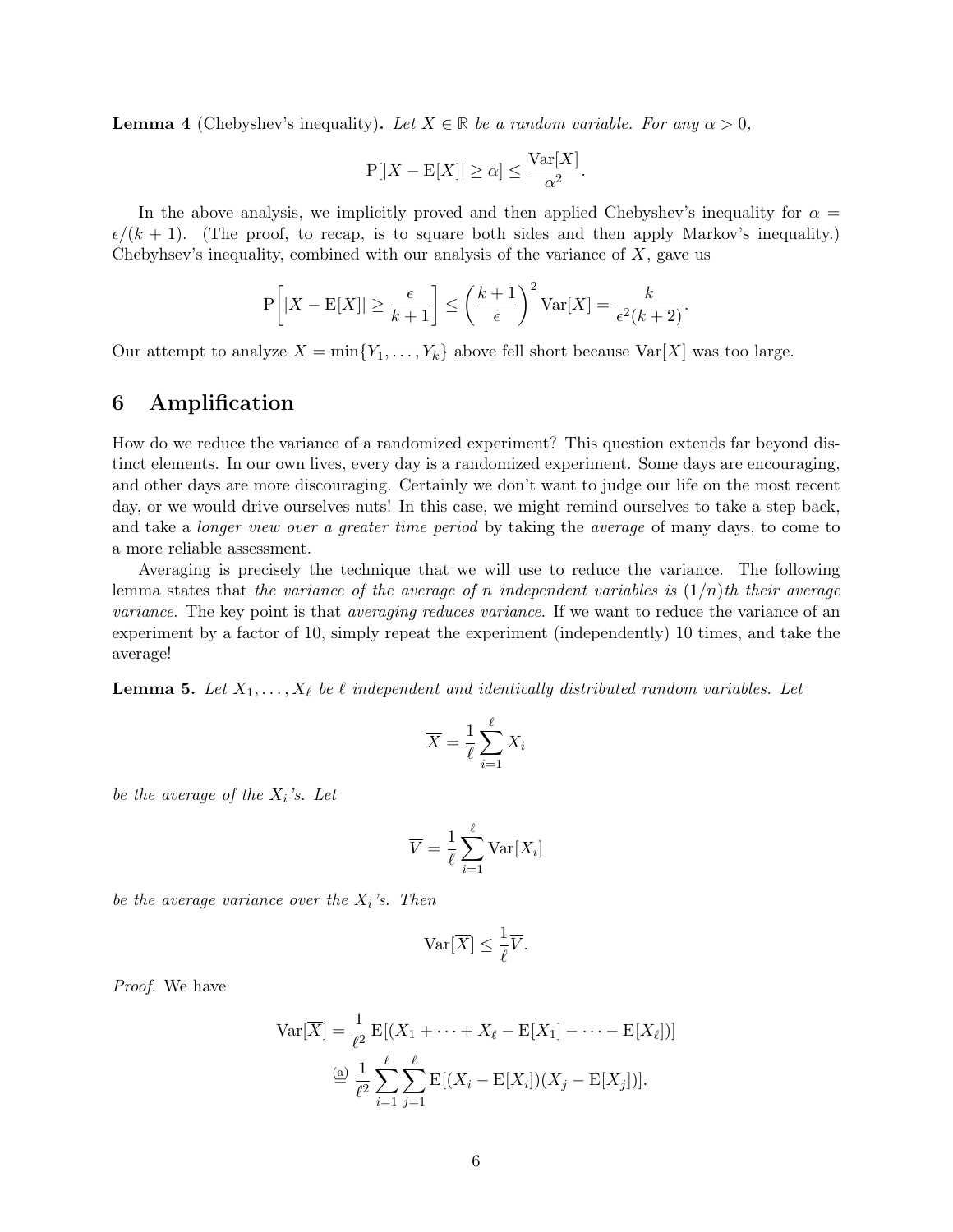(a) applies linearity of expectation. Consider each term in the sum for fixed i and j. If  $i = j$ , then

$$
E[(X_i - E[X_i])(X_j - E[X_j])] = E[(X_i - E[X_i])^2] = Var[X_i]
$$

If  $i \neq j$ , then

$$
E[(X_i - E[X_i])(X_j - E[(X_j)])] \stackrel{(b)}{=} E[X_i - E[X_i]] E[X_j - E[X_j]] = 0,
$$

where (b) is by independence of  $X_i$  and  $X_j$ . Thus

$$
\text{Var}[\overline{X}] = \frac{1}{\ell^2} \sum_{i=1}^{\ell} \text{Var}[X_i] = \frac{1}{\ell} \overline{V},
$$

as desired.

# 7 Variance reduction for distinct elements

Let us return to the distinct elements problem. Recall that we have a random variable X with expected value  $1/(k+1)$ , where k is the number of distinct elements. X also has variance  $2k/(k+1)$  $1)^{2}(k+2)$ . Chebyshev's inequality gives a bound of the form

$$
P\left[|X - E[X]| \le \frac{\epsilon}{k+1}\right] \le \frac{(k+1)^2}{\epsilon^2} \operatorname{Var}[X] = \frac{k}{\epsilon^2(k+2)},
$$

which is isn't very interesting since it is  $> 1$  for any interesting value of  $\epsilon$ . Now, however, we are equipped with a tool to reduce the variance.

Suppose we run  $\ell$  independent copies of our experiment, producing  $\ell$  independent random variables  $X_1, \ldots, X_\ell$  each with expected value  $1/(k+1)$  and variance  $2k/(k+1)^2(k+2)$ . Consider their average,

$$
\overline{X} = \frac{1}{\ell}(X_1 + \cdots + X_\ell).
$$

We have  $E[\overline{X}] = 1/(k+1)$  of course. The real point is that the variance decreases at a linear rate:

$$
\text{Var}[\overline{X}] = \frac{1}{\ell} \cdot \frac{2k}{(k+1)^2(k+2)}.
$$

In particular, when we repeat the analysis as above except  $w/r/t$  the average  $\overline{X}$ , we get

$$
\mathbf{P}\left[\left|\overline{X} - \frac{1}{k+1}\right| \ge \frac{\epsilon}{k+1}\right] \le \frac{1}{\ell} \cdot \frac{k}{\epsilon^2(k+2)}
$$

The key is that we have an additional parameter of  $\ell$  to decrease the RHS. When we set  $\ell \geq 1/\epsilon^2$ , for example, we start to obtain interesting upper bounds that are less than 1. Suppose we want our probability of error to be  $\delta$ , where  $\delta \in (0,1)$ . Setting  $\ell = 1/\delta \epsilon^2$ , we have

$$
\frac{1-\epsilon}{k+1} \le \overline{X} \le \frac{1+\epsilon}{k+1}
$$
 with error probability  $\le \delta$ .

In turn, we have

$$
(1 - 3\epsilon)k \le \frac{1}{\overline{X}} - 1 \le (1 + 3\epsilon)k
$$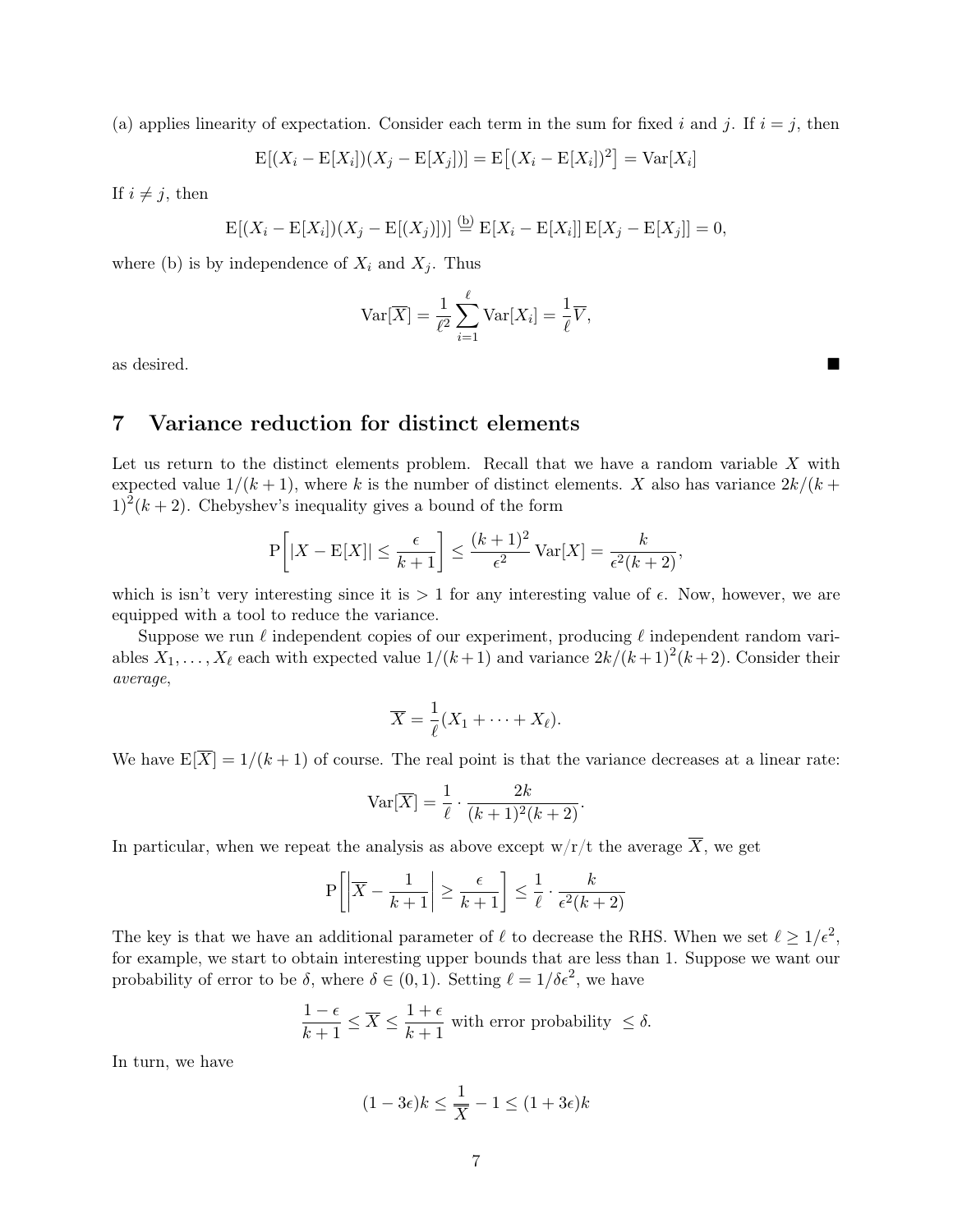with probability of error  $\leq \delta$ .

The new (idealized) algorithm is as follows. Suppose we want  $(1 \pm \epsilon)$ -multiplicative error with probability of error  $\leq \delta$ . We make  $\ell = O(1/\epsilon^2\delta)$  ideal hash functions  $h_1, \ldots, h_\ell : [m] \to [0, 1]$ . For each i, we let  $X_i$  be the minimum hash value produced by  $h_i$  over all the elements in the stream. We return

$$
\frac{1}{\overline{X}} - 1 \text{ where } \overline{X} = \frac{1}{\ell} \sum_{i=1}^{\ell} X_i
$$

is the average of the  $X_i$ 's seen so far.

Thus, ignoring the assumption that we have access to such hash functions, we need space proportional to  $1/\epsilon^2 \delta$  to obtain an  $(1 \pm \epsilon)$ -approximation to the number of distinct elements with probability of error  $\leq \delta$ . This is far better than where we started. Suppose, however, that we wanted extremely small probability of error. Then the  $1/\delta$  term starts to become expensive. Here, we will take inspiration from the following coin tossing experiment.

#### 8 An interlude on coin tosses

If, out of 100 coin tosses, you were told that 50 of them were heads, would you be surprised? Actually, you should be a little surprised. The odds of getting exactly 50 heads is about 8%. But if you were told that the number was in the range, say, 45 to 55, you probably wouldn't think much of it.

If you were told that all 100 coin tosses came up heads, you wouldn't believe it. The odds of that, we know, is  $1/2^{100}$ . If you bet money and lost on this event, you would be outraged (and, at even odds, certainly broke for the rest of eternity).

Suppose you were told that at least 75 coin tosses came up heads. Should you be surprised? On one hand, this is 50% larger than the average. On the other hand, the claim is not that there was exactly 75 heads, but at least 75 heads. There could be 75, 76, 77, etc., up to 100. Even though the event of getting any one of these counts should be low, being far from average, there are also 26 of these events. Do they add up to very much?

Let  $X_1, X_2, \ldots, X_n \in \{0,1\}$  be independent random variables where for each i,  $P[X_i = 1] = 1/2$ . We have

$$
\mathbf{E}\left[\sum_{i=1}^{n} X_i\right] \stackrel{\text{(c)}}{=} \sum_{i=1}^{n} \mathbf{E}[X_i] = \frac{n}{2}
$$

by (c) linearity of expectation. We want to find an upper bound on the following:

$$
\mathbf{P}\left[\sum_{i=1}^{n} X_i \ge \frac{3}{4}n\right] \le ???.
$$

Note that Markov's inequality gives us the bound,

$$
\mathbf{P}\left[\sum_{i=1}^{n} X_i \ge \frac{3}{4}n\right] \le 2/3.
$$

This really doesn't tell us much. To do better, we amplify Markov's inequality. Previously we amplified Markov's inequality by squaring (Chebyshev's inequality) and by taking the fourth power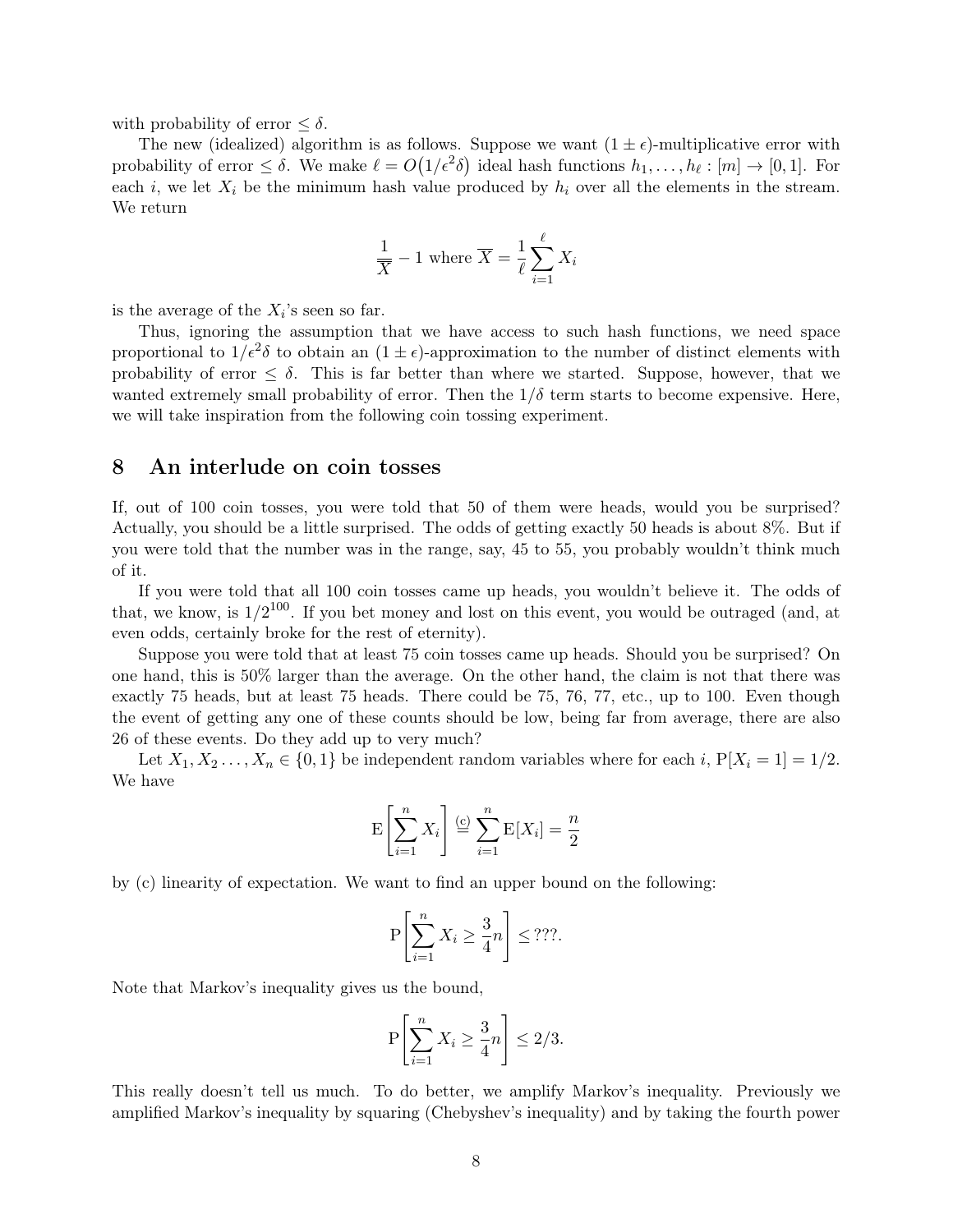(for 4-wise independent variables). This time, we exponentiate. We first raise both sides by powers of 2 and then apply Markov's inequality:

$$
P\left[\sum_{i=1}^{n} X_i \ge 0.75n\right] = P\left[2^{\sum_{i=1}^{n} X_i} \ge 2^{0.75n}\right] \le \frac{E\left[2^{\sum_{i=1}^{n} X_i}\right]}{2^{0.75n}}.
$$

The good news, at this stage, is that the denominator is exponentially small in  $n$ . It remains to analyze the numerator, which looks a little complicated. We can make our lives easier by taking advantage of independence.

$$
\mathrm{E}\left[2^{\sum_{i=1}^{n}X_i}\right]=\mathrm{E}\left[2^{X_1}\cdot 2^{X_2}\cdots 2^{X_n}\right]\stackrel{\text{(d)}}{=} \mathrm{E}\left[2^{X_1}\right]\mathrm{E}\left[2^{X_2}\right]\cdots \mathrm{E}\left[2^{X_n}\right].
$$

(d) uses the fact that the variables  $\{2^{X_1}, \ldots, 2^{X_n}\}\$  are independent because  $\{X_1, \ldots, X_n\}\$ is an independent set of variables. (A function applied to each of a set of independent random variables begets a set of independent random variables, which is easily verified.) The net effect is similar to that of linearity of expectation, though to be clear it is not linearity of expectation. We have reduced the probabilistic analysis from a complicated function of many variables,  $E\left[2^{\sum_{i=1}^{n} X_i}\right]$ , to a much simpler term,  $E[2^{X_i}]$ , where  $X_i \in \{0,1\}$  models a fair coin toss. This second term can be analyzed explicitly. For each  $i$ , we have

$$
E[2^{X_i}] = P[X_i = 0]2^0 + P[X_i = 1]2^1 = \frac{3}{2}.
$$

Plugging back in, we have

$$
\frac{\mathbf{E}\left[2^{\sum_{i=1}^{n}X_i}\right]}{2^{.75n}} \le \frac{(3/2)^n}{2^{.75n}} = 2^{(\log_2(3) - 1.75)n} \le 2^{-.165n}
$$

.

Thus,

$$
\mathbf{P}\left[\sum_{i=1}^{n} X_i \ge 0.75n\right] \le 2^{-0.165n}.
$$

If we plug in  $n = 100$ , we see that the probability of getting at least 75 heads out of 100 is  $\leq$  00001079, which is very small after all. The effect is greater with larger n. For  $n = 1000$  fair coin tosses, for example, the probability of getting at least 75% heads is  $\leq 1/2^{165}$  – the odds of getting 165 consecutive heads! (And our analysis isn't even that tight.) This phenomena is much more general. One can have different coins with different probabilities of flipping heads. One can also have random variables that take continuous values between 0 and 1. The critical thing is that each "coin toss" is bounded and nonnegative in value.

<span id="page-8-0"></span>**Theorem 6** (Multiplicative Chernoff bound). Let  $X_1, \ldots, X_n \in [0,1]$  be independent random variables, and let  $\mu = \mathbb{E}[X_1 + \cdots + X_n]$  be their expected sum. For  $\epsilon \in (0,1)$ .

$$
P[X_1 + \dots + X_n \ge (1 + \epsilon)\mu] \le e^{-\epsilon^2 \mu/2}
$$

and

$$
P[X_1 + \cdots + X_n \le (1 - \epsilon)\mu] \le e^{-\epsilon^2 \mu/2}.
$$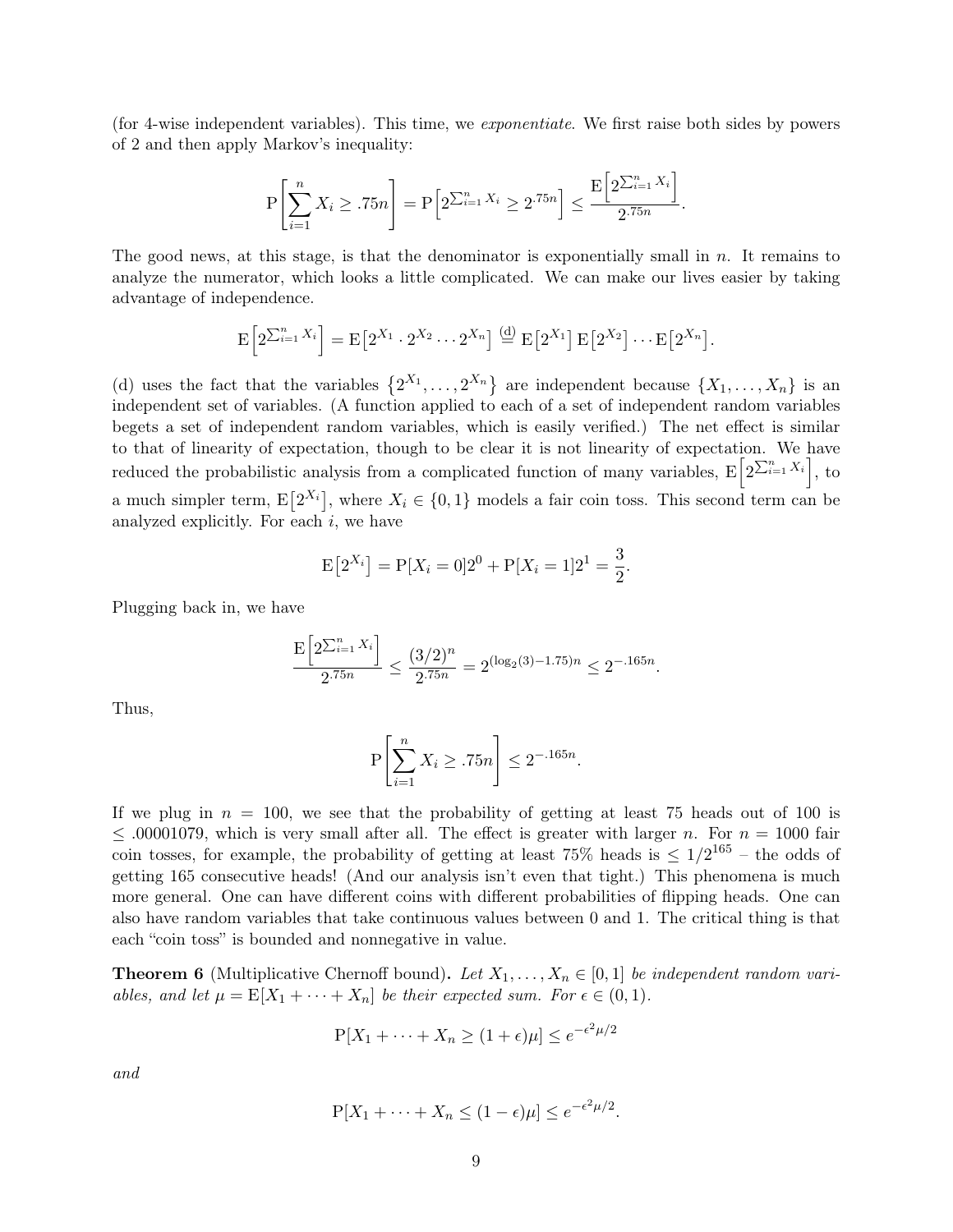Observe that the multiplicative Chernoff bound above is *independent of n*, and directly a function of the expected sum,  $\mu$ . In this sense the above Chernoff bound is said to be "dimension-free". (That said, we are still constrained by  $\mu \leq n$ .) Later we will also come across the *additive* Chernoff bound, (proven essentially the same way), that is not dimension free and has a (square root) dependence on n.

The moral of the story: many small, independent parts adding up to a large sum in expectation is extremely well concentrated around the mean.

# 9 Amplification amplification

Let us return to estimating distinct elements. We showed earlier that by using space proportional to  $1/\delta\epsilon^2$ , we get  $(1 \pm \epsilon)$ -error with probability  $\geq 1-\delta$ . In particular, we can get any desired constant error with the average of  $O(1/\epsilon^2)$  samples. We pay a *linear cost* for decreasing the error: to decrease the error by half, we double the number of experiments. This is helpful, but not as dramatic as with coins. In the coin tossing experiment above, going from 100 coin tosses to 1000 coin tosses (a factor of 10) takes the odds of getting  $\geq 75\%$  heads from  $2^{-16.5}$  to  $2^{-165}$  – much more than a 10 fold decrease. How can we use coin tosses to inspire a more efficient experiment design?

Suppose we ran the experiment 100 times independently (in parallel), where in each trial we take the average of enough trials so that the error probability is  $\lt$  1. We expect 90 of them to be correct (enough), and since they are independent, and as independent coin tosses, it should be well concentrated. For example, more likely than not, at least 50 of the estimators have additive error  $\leq \epsilon/(k+1)$ . Indeed, by the Chernoff bound (with  $\epsilon = 4/9$ ), the probability of getting  $< 50$  correct is less than

$$
e^{-(4/9)^2 100/2} \leq .00005135.
$$

Thus, almost certainly, at least half of the estimators are correct. How can we pluck out one of the correct ones? Of the remaining ones, so are too big, and so are too small. We are looking for something in the "middle".

The answer is not the mean. A single estimator that is atmospherically larger than all others will influence the mean too much. This is inherently unstable.<sup>[5](#page-0-0)</sup> Rather, we take the *median* of our estimators.

Indeed, consider the median estimate. The median estimate is too high only if at least half of the estimates are too high. The median estimate is too low only if at least half the esimates are too low. But, as our coin-flipping analysis has shown, the majority of our estimates is correct with high probability. In this event, the median is always correct.

More generally, we can repeat the experiment  $O(\log(1/\delta))$  times, rather than  $O(1/\delta)$  times, to achieve probability of error  $\leq \delta$ .

This is called the *median trick*, or the *median of means*. By taking the *median of means*, we can efficiently reduce the error probability at an exponential rate. A colorful interface is given in [Figure](#page-10-0) [1.](#page-10-0)

## 10 Distinct elements with pairwise independent hash functions

We have now developed a number of good ideas for the distinct elements problem. However we have continued to cheat in one critical way. Namely, we assumed access to ideal hash functions from  $h : [m] \to [0, 1].$ 

<sup>&</sup>lt;sup>5</sup>The answer is also not the "mode", which is pretty useless in general.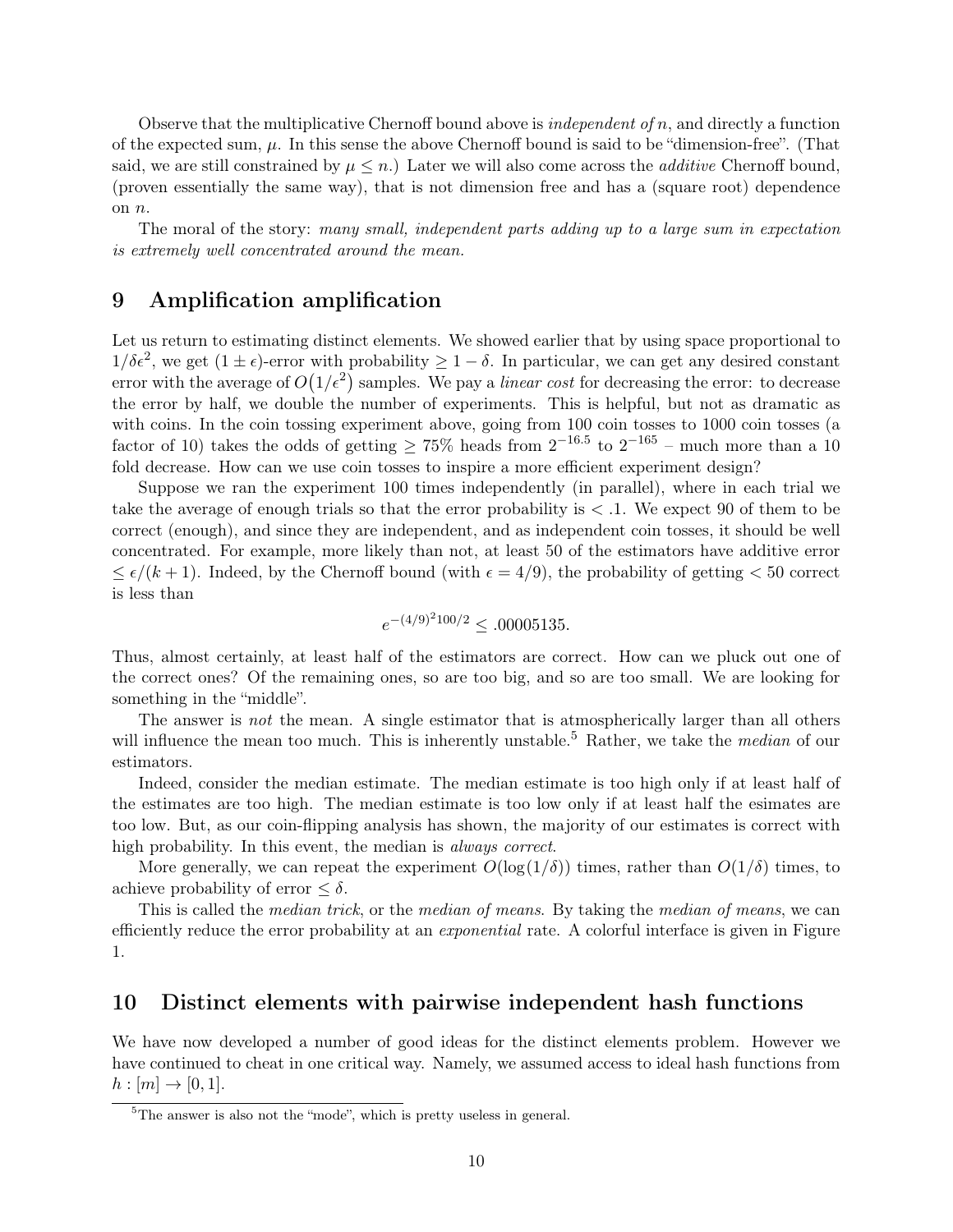Median Trick distribution 
$$
\chi
$$
 w/mean M  
\nvariance  $G^2$ 

\nwl  $l = O(\frac{\log(1/6)}{\epsilon^2} \frac{G^2}{M^2})$  i.i.d instances

\nX<sub>u</sub>..., X<sub>l</sub>~  $\chi$  one can compute  
\n(possibly biased) estimator at:

\n(1- $\epsilon$ ) $M \leq Z \leq (1+\epsilon)M$ 

\nwl prob 1-8.

\nw=O( $\frac{1}{\epsilon^2} \cdot \frac{G^2}{M^2}$ )

\n...  $\chi_{v} = O(\frac{1}{\epsilon^2} \cdot \frac{G^2}{M^2})$ 

\n...  $\chi_{v} = O(\frac{1}{\epsilon^2} \cdot \frac{G^2}{M^2})$ 

\n...  $\chi_{v} = O(\frac{1}{\epsilon^2} \cdot \frac{G^2}{M^2})$ 

\n...  $\chi_{v} = O(\frac{1}{\epsilon^2} \cdot \frac{G^2}{M^2})$ 

\n...  $\chi_{v} = \frac{\text{mean}}{M}$ 

\n...  $\chi_{v} = \frac{\text{mean}}{M}$ 

<span id="page-10-0"></span>Figure 1: The median trick.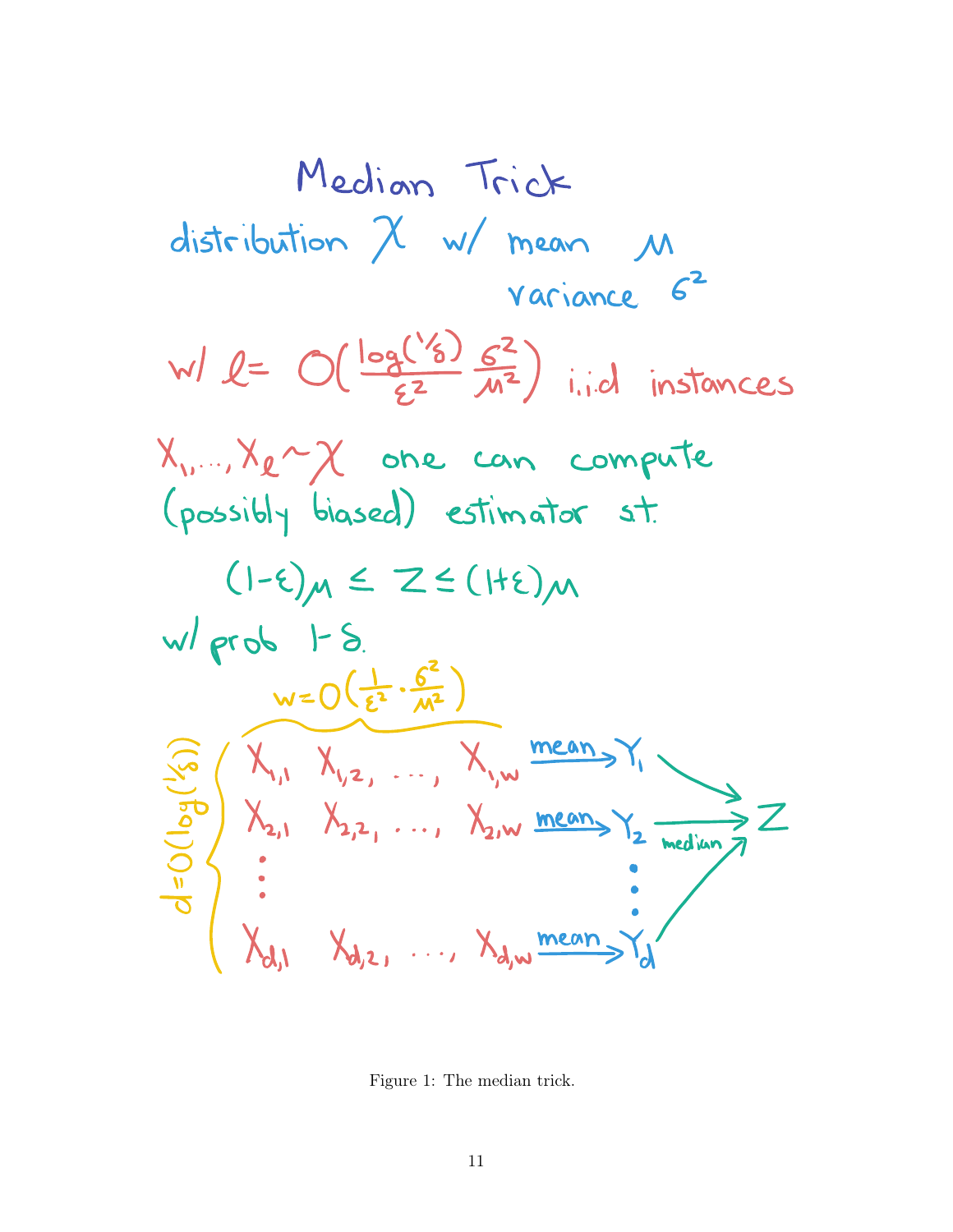Instead, suppose we used pairwise independent hash function  $h: [n] \rightarrow \{1/n^3, 2/n^3, \ldots, 1\}.$ (That is, we create pairwise independent hash functions from  $[n]$  to  $[n^3]$ , and divide the output by  $n^3$ .) Rather than track the smallest hash, we will track the rth smallest hash for  $r = O(1/\epsilon^2)$ . Let X be the rth smallest value be X for a single hash fuction. We return  $r/X$  as our estimate for the number of disinct elements.

We first analyze this procedure for a single hash function. Afterwards, we can take the median of means to get much more accurate and reliable estimators, like before...

#### 11 Takeaways

- Like the heavy hitters problem discussed previously, keeping track of the number of distinct elements is easy to do when the data fits in memory, but impossible to do exactly with sublinear space in streaming settings. Thus we consider approximations.
- Assuming access to an ideal and continuous hash function h into the interval  $[0, 1]$ , the minimum hash over all elements leads does encode the number of distinct elements
- By taking the mean of a few independent trials, we can get small error with *constant* probability of success. However, the mean is not concentrated well enough to be able to amplify it directly.
- Rather, we take the *median* of several independently sampled means to amplify the success probability at an exponential rate. In general, the median is more consistent then the mean.
- To argue that the median is concentrated, we applied the *Chernoff inequality*, a generalization of the law of large numbers.
- Ultimately, we produce an *accurate and well-concentrated* estimate of the number of distinct elements, but the estimate is not unbiased. This was also true of the count-min data structure for heavy hitters.
- To adapt the approach to pairwise independent hash functions, we instead find that the rth minimum hash, for  $r \approx 1/\epsilon^2$ , is more helpful.

# 12 Exercises

<span id="page-11-0"></span>Exercise 12.1. Consider the special case of the distinct elements streaming problem where there are  $n+1$  total items in a stream, each of which is one of n different possible items  $\{1,\ldots,n\}$ . Show that any algorithm that maintains the number of distinct elements exactly throught the stream has to use at least n bits of memory. Hint: argue that the algorithm must account for  $2^n$  different possible states after the first n items in the stream.

**Exercise 12.2.** Let  $X \geq 0$  be a continuous and nonnegative random variable. Prove that

$$
E[X] = \int_0^\infty P[X \ge t] dt.
$$

As a helpful hint, here are the first two steps towards deriving the claim.

$$
\mathcal{E}[X] \stackrel{\text{(e)}}{=} \int_0^\infty t f(t) \, dt \stackrel{\text{(f)}}{=} \int_0^\infty \int_{s=0}^t f(t) \, ds \, dt.
$$

(e) is by definition of  $E[X]$ . (f) expands out t to an integral.